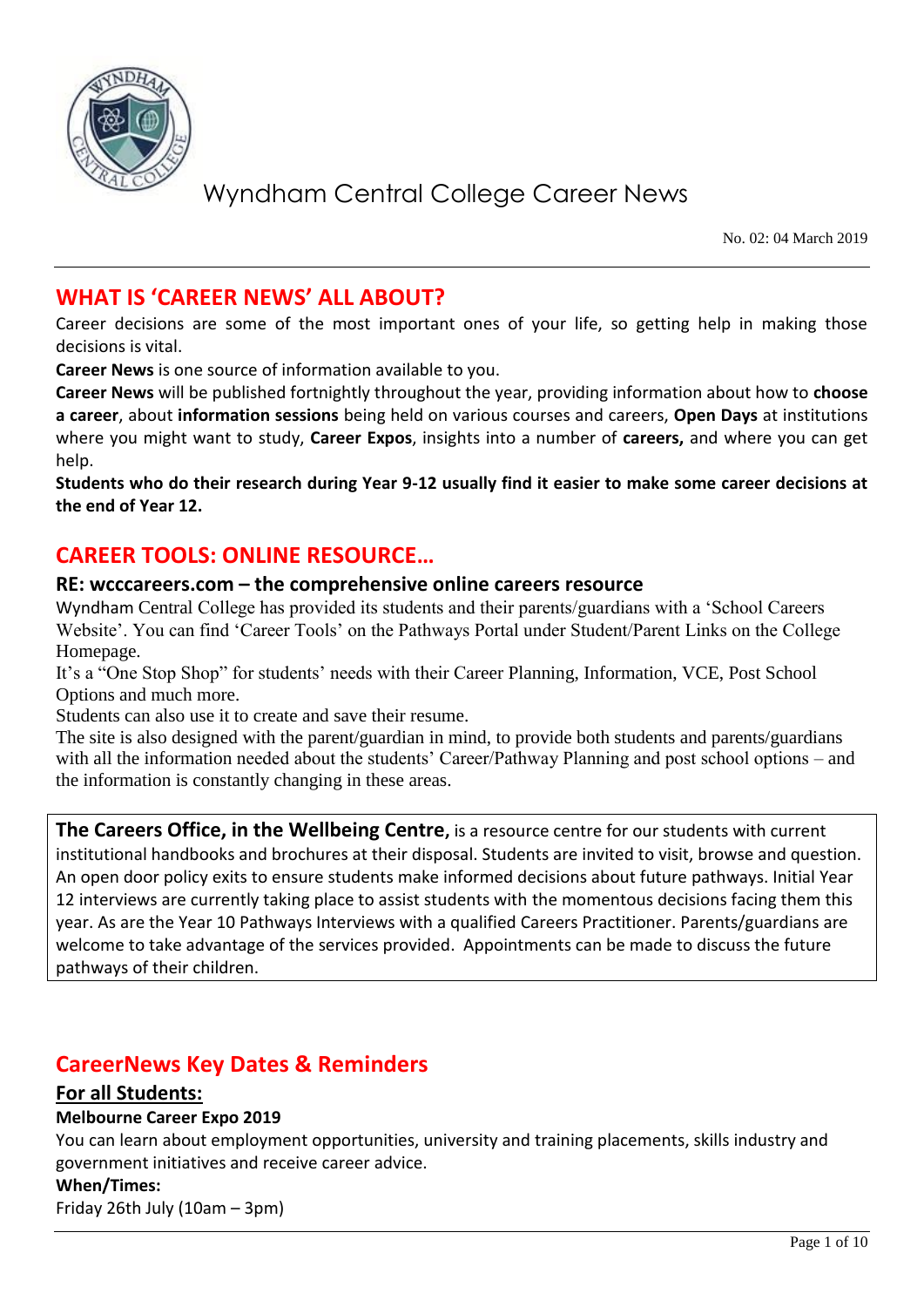

No. 02: 04 March 2019

Saturday  $27<sup>th</sup>$  July (10am – 4pm) Sunday 28th July (10am – 4pm) Where: Melbourne Convention & Exhibition Centre - *2 Clarendon St, South Wharf.*  **Admission**: Free! For enquiries phone: 03 9620 9920 or visit <http://www.careerexpo.com.au/>

### **For Year 9-12 Students:**

**South East Careers Expo & 'Try a Trade'**

Here, there are over 100 exhibitors including Universities, TAFE's, RTO's, Government Agencies, Community Providers and more. **When**: Tuesday 2nd April **Time**: 9am – 2pm **Where**: Cranbourne Racecourse **Admission**: Free! For more information please visit: [www.sellen.org.au](http://www.sellen.org.au/) or call 9794-6921

### **For all VCE Students:**

**2019 VCE and Careers Expo** 

Learn about VCE subjects, tertiary courses, careers, employment opportunities and gap year options. **When**: Thursday 2nd & Friday 3rd May (9am-3pm) Saturday 4<sup>th</sup> & Sunday 5<sup>th</sup> May (10am-4pm) **Where**: Station St, Caulfield Racecourse, Caulfield. **Admission**: \$10 online p/p or \$12 at the door. Family and school group options available. For details visit:<https://www.vceandcareers.com.au/>

### **Inside Monash Seminars**

SEMINAR SERIES: Running from March - August 2019. Spend 90 minsutes with an academic, a current and a past student and discover what it's really like to study at Monash.

To view the dates visit:<https://www.monash.edu/inside-monash>

### **Monash Information Evenings**

Discover more about what Monash has to offer including:

- Study areas
- Undergraduate course types
- International opportunities
- How to apply
- Scholarships and fees
- SEAS and the Monash Guarantee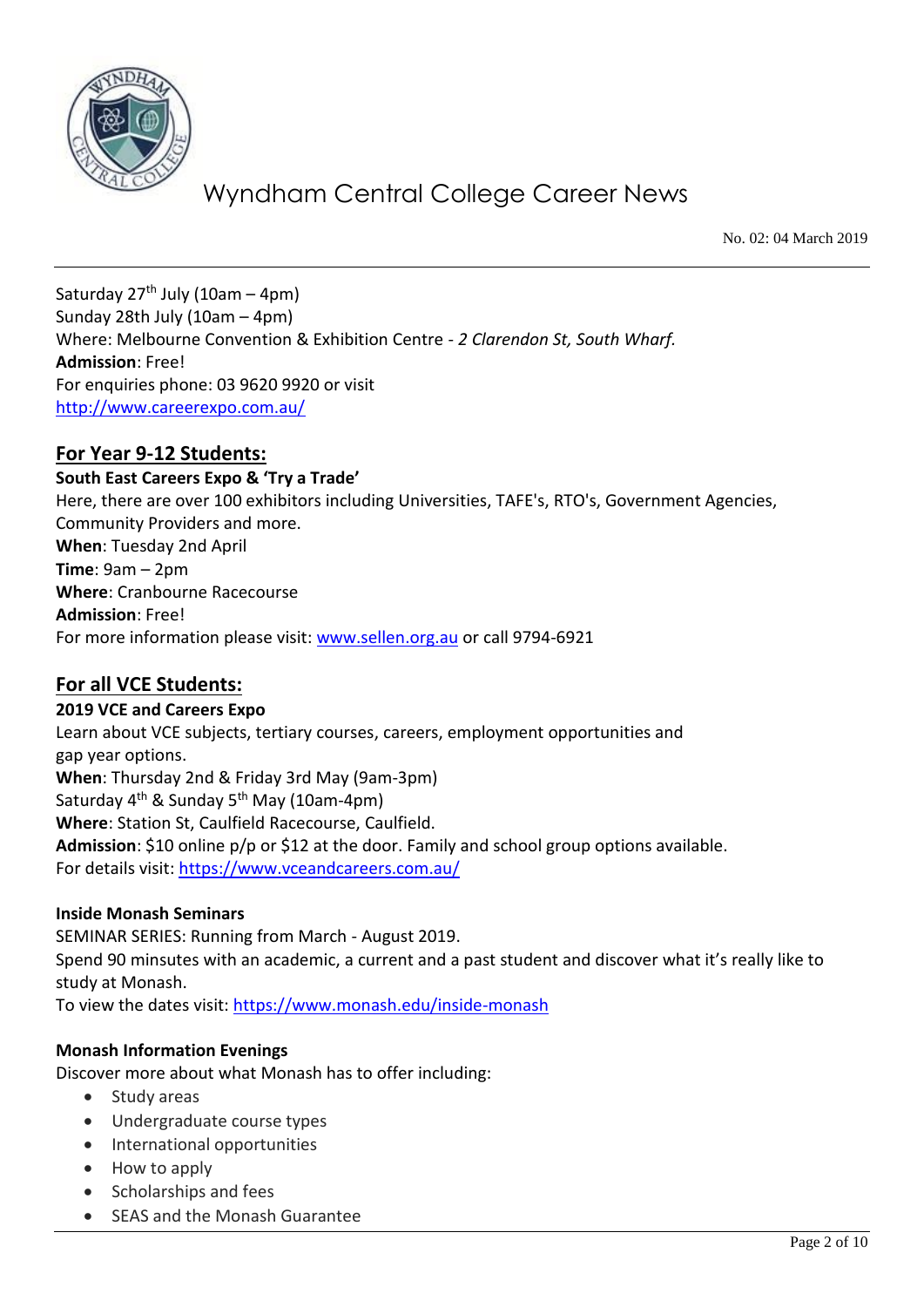

No. 02: 04 March 2019

 Accommodation options **When:** Running from March until September. **Time**: 6.30pm – 8pm. **Where**: Sessions will be held at various locations across Victoria. Please visit:<https://www.monash.edu/information-evenings> to find out more and to register.

### **For Year 11 Students:**

### **National Youth Science Forum Jan 2020**

A 12-day residential program designed to give students a broader understanding of career options available in science, technology, engineering and mathematics (STEM). Applications are open from 1 March to 31 May. To find out more visit:<https://www.nysf.edu.au/what-we-do/how-to-apply/>

## **News & Updates**

## **Victoria University Update – 'Careers in the Outdoors Day'**

### **A day of workshops and information for students in Years 9-12.**

This is an opportunity to meet experts in the outdoors industry and discover more about the various career streams:

- Camps and Journeys
- Nature-based Eco Tourism
- Land Management
- Health & Wellbeing
- Media & Technology
- Environmental Science
- Education: Early Childhood. P-12 & Tertiary.

### **When:** Wednesday March 27th

**Where:** Victoria University, Footscray Park Campus – Ballarat Road, Footscray.

**Time**: 9.30 – 2pm.

If you wish to explore your option in the outdoors industry, please contact: [Barbara.Opar@vu.edu.au](mailto:Barbara.Opar@vu.edu.au) or phone 9919 4166.

## **Explore Careers Fair**

This event is designed for schools, specifically; school representatives (career advisors, teachers, parents, and select students – total of 5 students per school) to engage directly with some of Australia's leading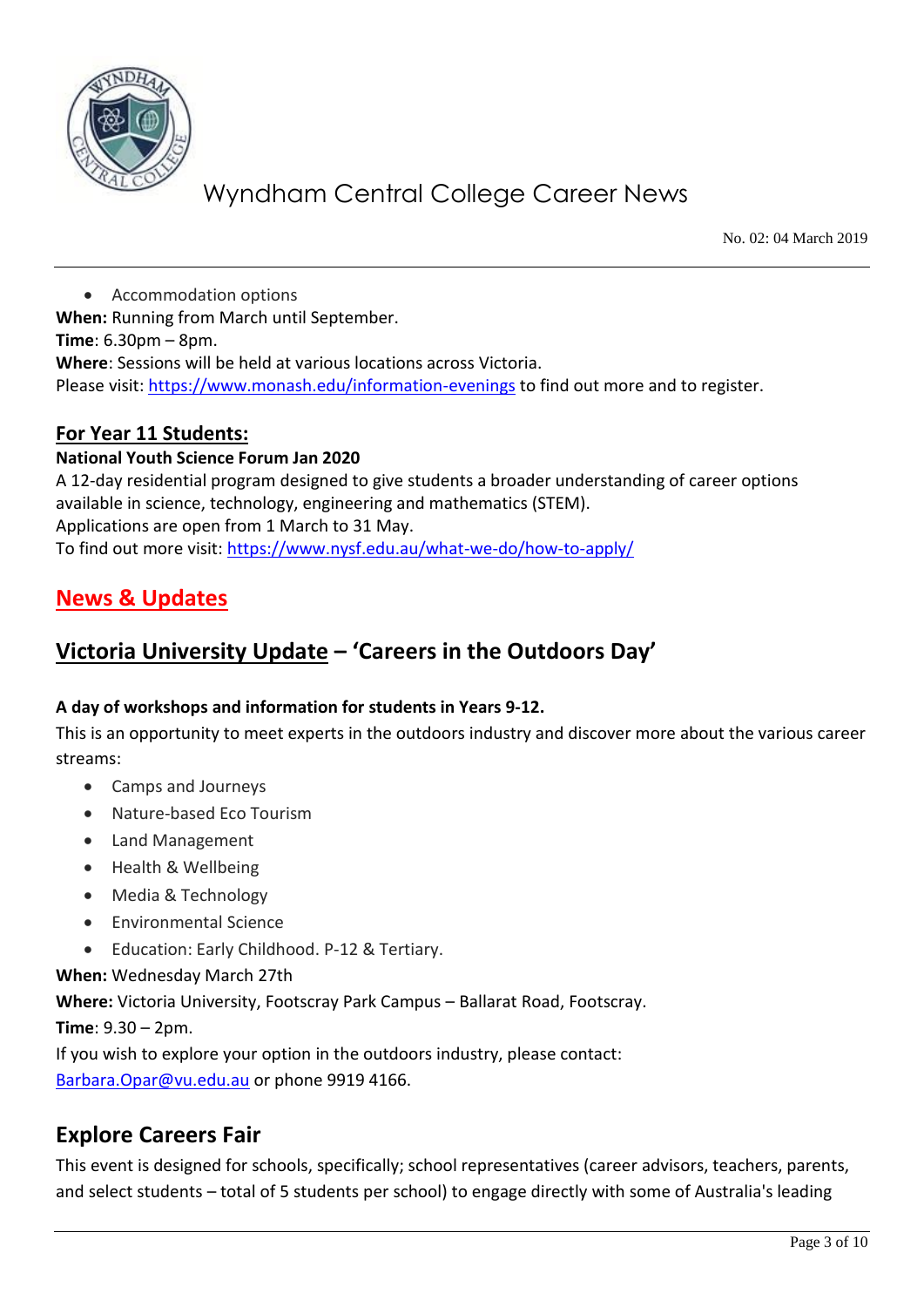

No. 02: 04 March 2019

employers, in a unique, relaxed, one-on-one environment. Various company executives will be attending including representatives from; Myer, Toll, Jetstar, ANZ, Volvo – just to name a few. If you're interested, the details are: **When**: Tuesday 4th June 2019 **Time**: 10:00am - 2:00pm **Where:** Crown Convention & Events Centre **Cost**: Free

For more information please email: [events@explorecareers.com.au](mailto:events@explorecareers.com.au) To register: <https://www.eventbrite.com.au/e/explore-careers-fair-melbourne-tickets-55683260130>

## **JMC Academy Update**

Are you creative? Then take a look at what's coming up at JMC Academy.

**Open Day** - Open day is the 11th May, 2019. A great opportunity to go along and find out more about JMC Academy's courses in; Media, Music, Animation, Digital Design, Film and Production and Entertainment Business Management and Game Design. You can play around with their state of the art equipment, meet current students and speak to their head of departments.

### **2019 – Future Students Workshops**

JMC are now offering free workshops in music, film, Animation and audio. The Melbourne campus is located at: 169-171 Bank Street, South Melbourne VIC 3205, Australia. If you would like to attend a workshop, you can make contact with JMC directly: Tel: 03 9624 2929 Email: [Melbourne@jmc.edu.au](mailto:Melbourne@jmc.edu.au)

### **JMC's ATAR Requirements**

As of 2019 JMC are looking to no longer require a 65 ATAR for their bachelor degrees. They understand that most of the students who apply for a course at JMC Academy tend to undertake creative subjects in VCE which typically can be marked down. They are looking to change their entry requirements to a Year 12 VCE pass and an interview with the student recruitment team.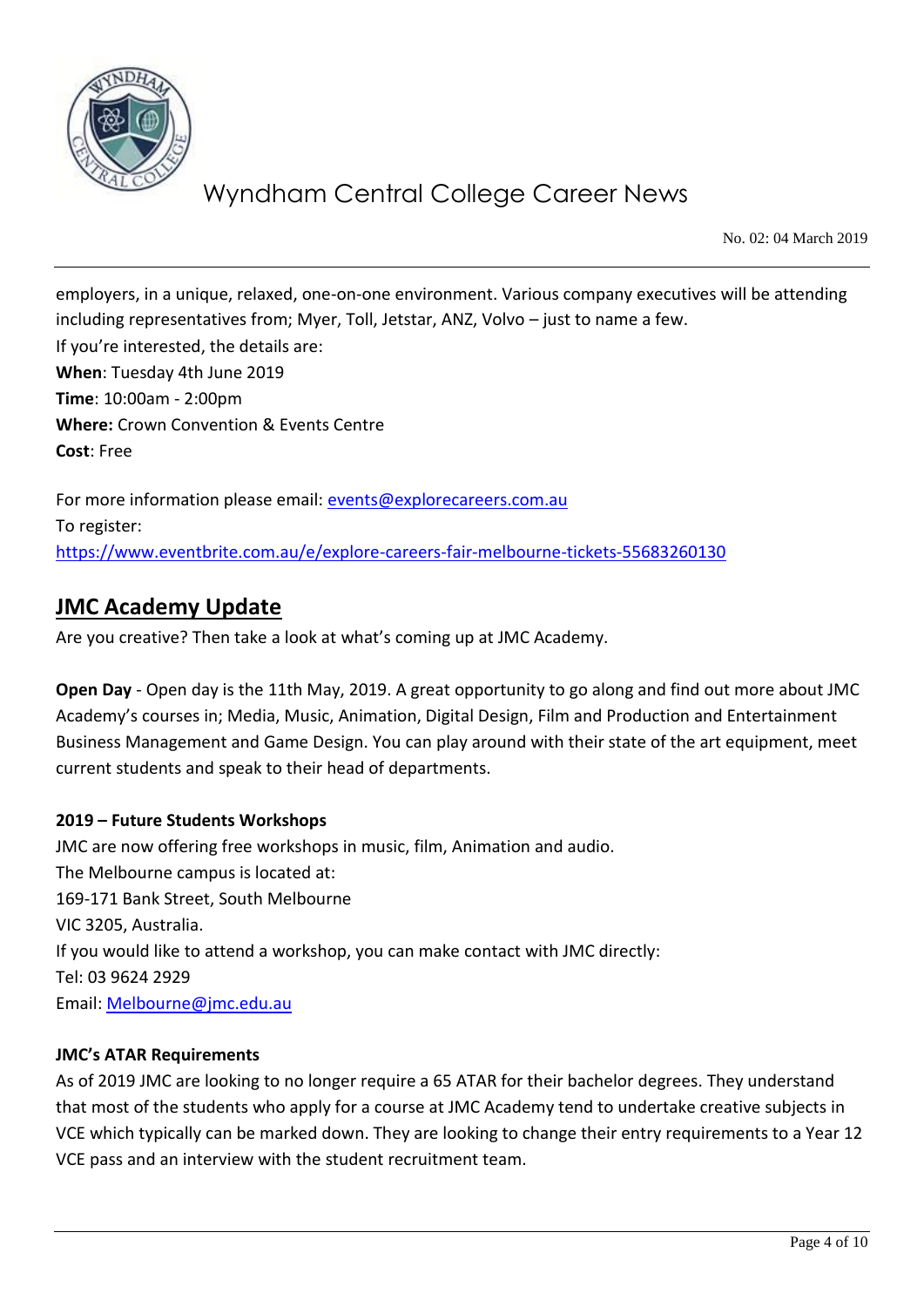

No. 02: 04 March 2019

#### **2019 Short Film Awards**

As part of JMC Academy's annual film and animation event 'The Martini Film Awards' there is a category known as the 'Mocktail Awards'. This is where high school students, are invited to submit their best short fiction, short documentary, short animation, television commercial or music video clip, to be reviewed by industry professionals. Shortlisted films will be shown and the winner will be announced at the prestigious Martini Film Awards to be held in Sydney, Melbourne and Brisbane in May/June 2019.

So you are invited to submit your short film and go into the running to win fantastic prizes for yourself and your school.

To find out more, discover the prizes on offer and view the eligibility criteria please click the link below. <https://www.surveymonkey.com/r/mocktails2019>

Please note: Submissions close at 5pm on the 3rd of March 2019!

## **University of Melbourne Update**

**'A Day at Melbourne'** for Year 10 students will be held on Saturday 13th April.

Further information will be available soon and registrations open shortly.

## **Federation University Update**

Federation University Faculty Experience Days are coming up shortly. Experience Days are open to all students studying a VCE subject and they are a great opportunity for students to get a taste for an area that they have or may have an interest in.

The dates are: Thursday 28<sup>th</sup> March (Business and IT), Thursday 9<sup>th</sup> May (Education, Community Welfare and Criminal Justice),

Thursday 23rd May or 30th May (TBC) – (Nursing, Science and Psychology).

Invitations for these days will be sent directly to schools shortly.

## **Monash University Update**

**New Double Degree** - Monash Peninsula Campus are now offering a new double degree - Bachelor of Business Administration and Bachelor of Arts.

## **Career Focus – Primary Teaching**

Primary school teachers educate primary school children by planning and conducting an education programs to develop literacy and numeracy, as well as the physical, emotional, intellectual and social growth of their students. Primary school teachers are usually trained to teach the whole curriculum. Some undertake further studies to become specialist primary teachers in areas such as music, physical education, art etc. Others undertake training in order to develop and teach programmes for students with special needs or rural and isolated children or children for whom English is a second language.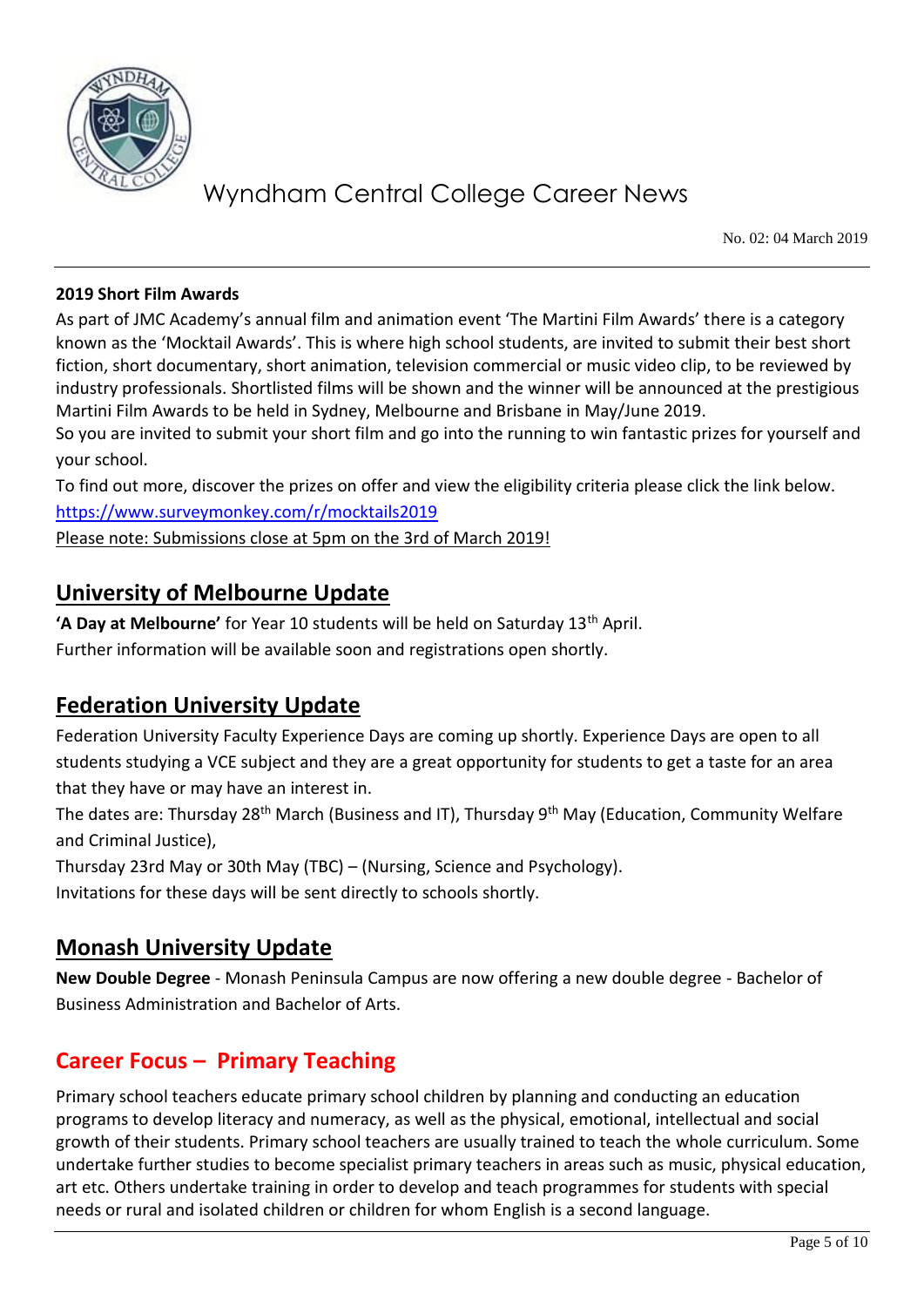

No. 02: 04 March 2019

Primary school teachers:

- Prepare daily and longer-term lesson plans in accordance with curriculum guidelines.
- Teach a full range of learning areas, including English (reading, writing, speaking and listening), mathematics, science, technology, society and environment, creative arts, personal development, health and physical education.
- Develop children's interests, abilities and coordination using creative activities such as art, music and sport.
- Use computers to assist with lesson preparation, teaching and reporting.
- Develop and maintain good working habits and discipline in classrooms.
- Carry out administrative duties.
- Supervise students during classes and at other times in the school day, including in the playground during breaks.
- Attend staff meetings and other training and development sessions.
- Take part in joint decision-making about educational issues.
- Assess and evaluate students' progress in written and oral work.
- Discuss students' progress and concerns with parents and administrators.
- Assist with and organise sporting activities, school concerts and excursions.
- Prepare for and attend parent-teacher interviews and other functions.

To consider primary teaching, it helps if you:

- Enjoy working with children
- Are creative and organised
- Are patient in dealing with students of differing abilities
- Are able to communicate simply and clearly
- Are prepared to work outside of school hours.

To become a primary school teacher, you usually have to complete a degree in primary education or primary school teaching. Alternatively, you can undertake a post graduate qualification specialising in primary education after completing a degree with relevant study areas. For example, a degree in Arts followed by a Graduate Entry Teaching (Graduate Entry Teaching) course i.e. Master in Teaching. To get into the degree courses, you usually need to have gained your V.C.E. prerequisite subjects, or assumed knowledge, in one or more of English and mathematics. It's important to research your universities of choice and be aware of entry requirements.

To apply for a bachelor degree in teaching, you will need to complete the CASPer test. The CASPer test is a non-cognitive online test which assessing various things such as; communication, empathy, problem solving etc. and you only need to complete it once if you are applying for one or more courses via VTAC. The test is open for completion between August 1st and July  $31^{st}$ . To read more about preparation and registration, please visit:<https://takecasper.com/about-casper/>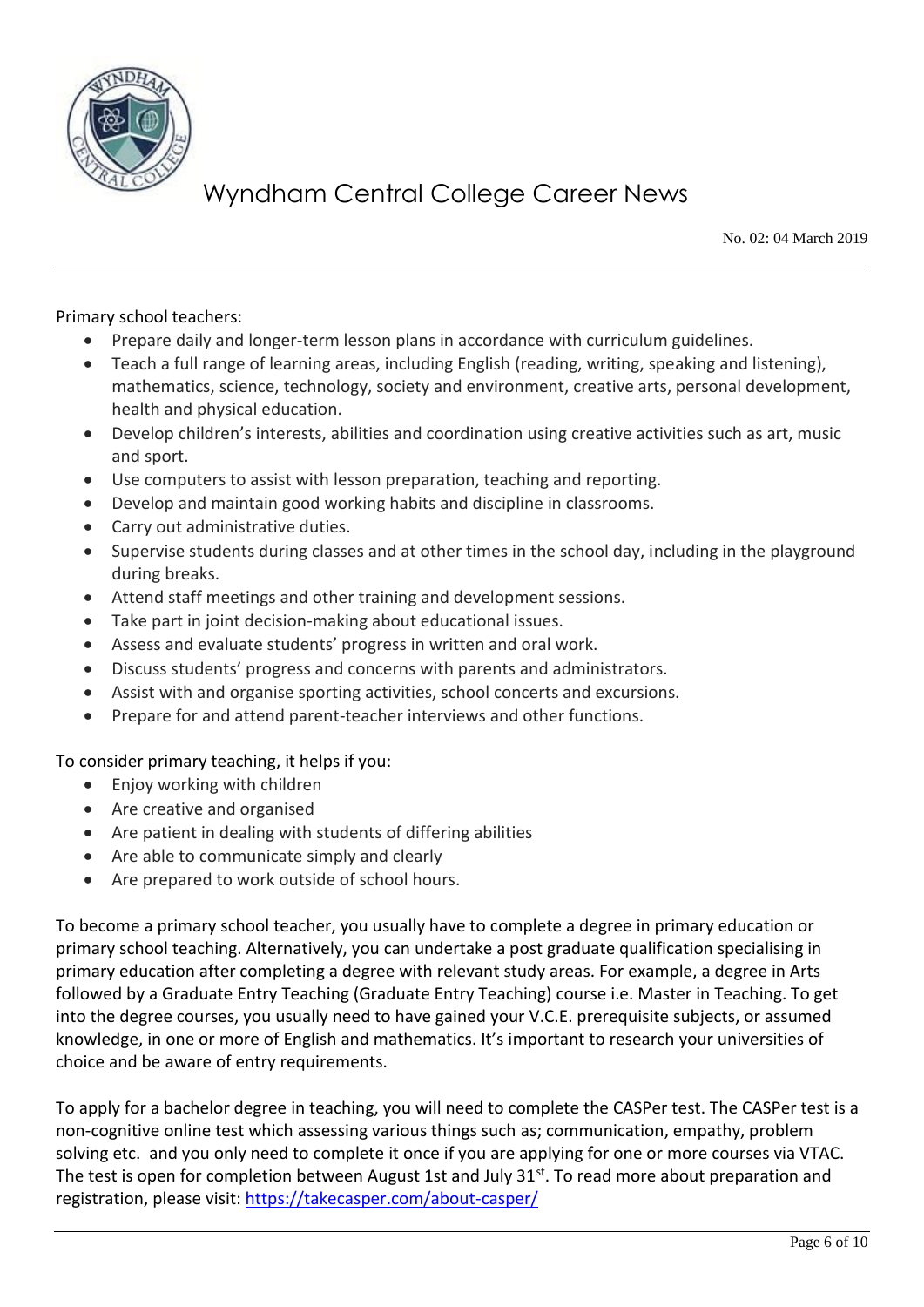

No. 02: 04 March 2019

Competition for positions in metropolitan schools is very strong. Teachers should be prepared to move to areas of need (rural areas, for example) to secure a job or obtain promotion to senior positions. Once employed, prospects for advancements can be enhanced by obtaining higher qualifications. Primary school teachers also need to continually update their subject knowledge and teaching methods through private study and professional development activities. With further training and experience, you may be promoted to a position of educational leadership, such as a primary school principal.

The below table outlines; pathway courses into degrees into Teaching and Education, Bachelor Degree's in Education and Graduate Entry Teaching options.

| <b>Institution/Campus</b>                                                                  | Course                                                   | <b>Duration</b> | <b>ATAR</b>        |
|--------------------------------------------------------------------------------------------|----------------------------------------------------------|-----------------|--------------------|
| <b>Pathway Courses</b>                                                                     |                                                          |                 |                    |
| ACU (Ballarat/Melbourne)                                                                   | Diploma in Educational Studies (Tertiary<br>Preparation) | 1 Year          | <b>NA</b>          |
| Box Hill TAFE (Box Hill, Lilydale,<br>Workplace)                                           | Diploma of Early Childhood                               | 1.5 Years       | <b>NA</b>          |
| Chisholm Institute (Dandenong,<br>Frankston, Berwick, Bass Coast,<br>Mornington Peninsula) | Diploma of Early Childhood                               | 1.5 Years       | <b>NA</b>          |
| Federation Uni (Berwick)                                                                   | <b>Bachelor of Education Studies</b>                     | 3 Years         | 31.20              |
| Holmesglen Institute (St Kilda Road,<br>Waverley)                                          | Diploma of Early Childhood                               | 1.5 Years       | <b>NA</b>          |
| LaTrobe University (Bendigo,<br>Melbourne, Mildura, Shepparton)                            | <b>Bachelor of Educational Studies</b>                   | 3 Years         | $55.35 -$<br>57.35 |
| Monash University (Peninsula)                                                              | Diploma Higher Education (Education)                     | 1 Year          | 50.05              |
| Monash University (Clayton)                                                                | Diploma Tertiary Studies (Education)                     | 1 Year          | 60.20              |
| <b>RMIT University</b>                                                                     | Diploma of Teacher Education<br>Preparation              | 1 Year          | <b>NA</b>          |
| Swinburne University (Hawthorn)                                                            | Diploma of Teacher Education<br>Preparation              | 1 Year          | <b>NA</b>          |
| Swinburne University (Wantirna,<br>Hawthorn)                                               | Diploma of Early Childhood                               | 1.5 Years       | <b>NA</b>          |
| Victoria University - Polytechnic<br>(Footscray Park/Online)                               | Diploma of Teacher Education<br>Preparation              | 1 Year          | <b>NA</b>          |
| Victoria University (Footscray Park,<br>Werribee)                                          | <b>Bachelor of Education Studies</b>                     | 3 Years         | <b>NA</b>          |
| VFA Learning (Geelong, Narre Warren,<br>Melbourne, Online)                                 | Diploma of Early Childhood and Care                      | 1 Year          | <b>NA</b>          |
| <b>Undergraduate Courses (Primary</b><br>Teaching)                                         |                                                          |                 |                    |
| ACU University (Ballarat, Melbourne)                                                       | Bachelor of Education (Primary)                          | 4 Years         | $70.05 -$<br>74.20 |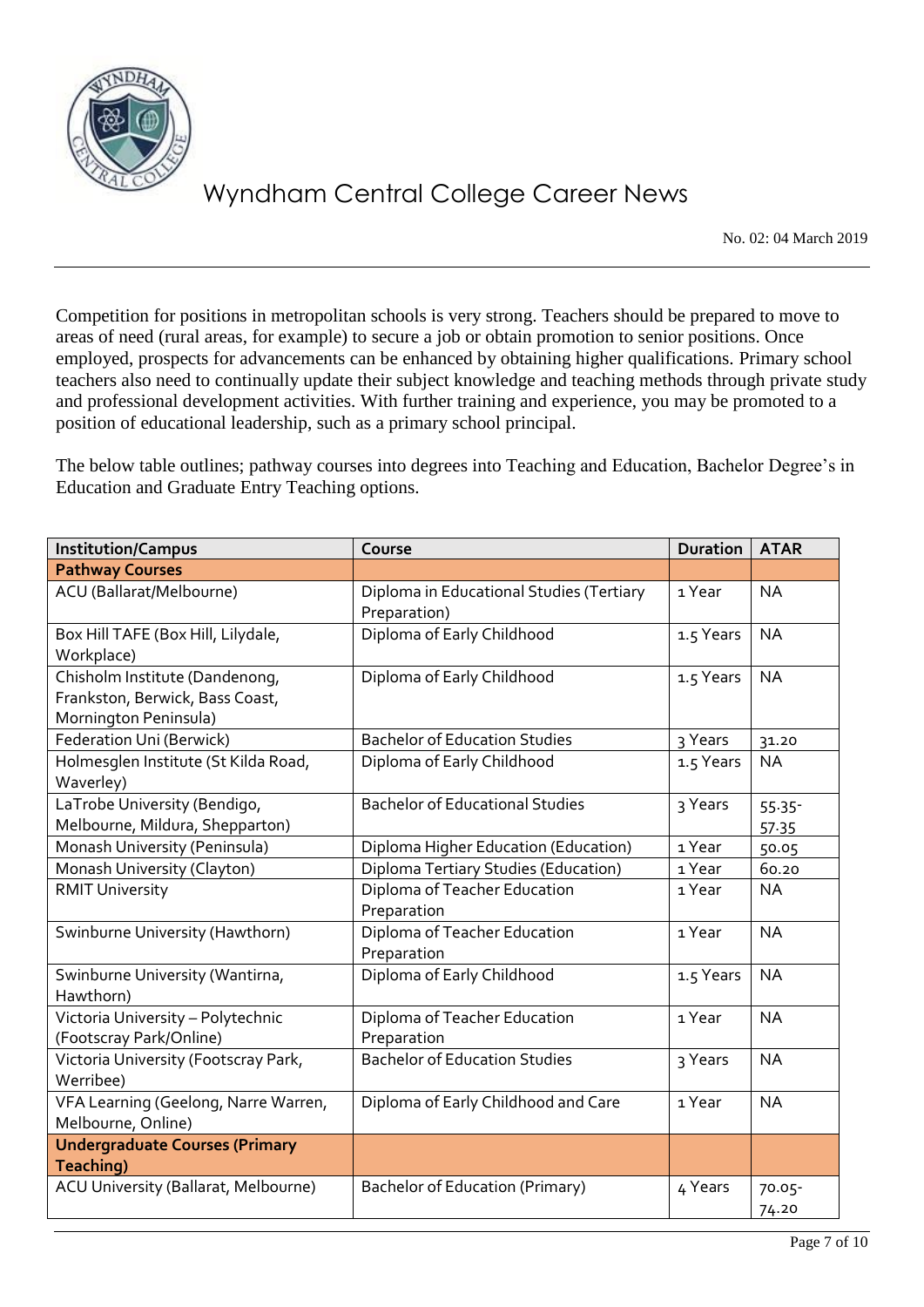

No. 02: 04 March 2019

| Charles Sturt University (Albury-<br>Wodonga)         | <b>Bachelor of Education (Early Childhood</b><br>and Primary)          | 4 Years   | 65.10     |
|-------------------------------------------------------|------------------------------------------------------------------------|-----------|-----------|
|                                                       | Bachelor of Education (K-12)                                           | 4 Years   | 68.65     |
| Deakin University                                     | <b>Bachelor of Education (Primary)</b>                                 | 4 Years   | 70.10-    |
| (Geelong, Melbourne, Warnambool)                      |                                                                        |           | 74.15     |
| Eastern College                                       | <b>Bachelor of Education (Primary)</b>                                 | 4 Years   | 70.00     |
| <b>Federation University</b>                          | Bachelor of Education (Early Childhood &                               | 4 Years   | <b>NA</b> |
| (Berwick, Gippsland, Ballarat, Off-<br>Campus)        | Primary)                                                               |           |           |
| Federation University (Gippsland,                     | Bachelor of Education (Primary and                                     | 4 Years   | <b>NA</b> |
| Ballarat)                                             | Secondary P-10)                                                        |           |           |
| Holmesglen (Waverley)                                 | <b>Bachelor of Early Childhood Teaching</b>                            | 4 Years   | <b>NA</b> |
| LaTrobe University (Bendigo,                          | <b>Bachelor of Education (Primary)</b>                                 | 4 Years   | 70.80-    |
| Melbourne, Mildura)                                   |                                                                        |           | 71.35     |
| Melbourne Polytechnic                                 | <b>Bachelor of Education (Early Years)</b>                             | 4 Years   | <b>NA</b> |
| Preston (Preston)                                     |                                                                        |           |           |
| RMIT University (Bundoora)                            | <b>Bachelor of Education (Primary Education)</b>                       | 4 Years   | 70.10     |
| Swinburne University                                  | Bachelor of Early Childhood and Primary                                | 4 Years   | 73.20     |
| (Hawthorn)                                            | Teaching                                                               |           |           |
|                                                       | Bachelor of Education (Primary)                                        | 4 Years   | 73.00     |
| <b>Graduate Entry Teaching</b>                        |                                                                        |           |           |
| Deakin University (Cloud, Burwood)                    | Teaching (Primary and Early Childhood<br>Education)                    | 2 Years   | <b>NA</b> |
|                                                       | Teaching (Primary and Secondary)                                       | 2 Years   | <b>NA</b> |
|                                                       | Teaching (Primary)                                                     | 2 Years   | <b>NA</b> |
| Federation University (Ballarat/Off-<br>Campus)       | Master of Teaching (Primary)                                           | 1.5 Years | <b>NA</b> |
| Latrobe University (Albury-Wodonga,<br>Bendigo, Melb) | Masters by coursework of Teaching<br>(Primary)                         | 1.5 Years | <b>NA</b> |
| Monash University (Clayton)                           | Master of Teaching in Early Years and<br><b>Primary Education</b>      | 2 Years   | <b>NA</b> |
|                                                       | Master of Teaching in Primary and<br><b>Secondary Education</b>        | 2 Years   | <b>NA</b> |
|                                                       | Master of Teaching in Primary and<br>Secondary Education - accelerated | 1.5 Years | <b>NA</b> |
| Monash University (Off-                               | Master of Teaching in Primary Education                                | 2 Years   | <b>NA</b> |
| Campus/Peninsula)                                     |                                                                        |           |           |
| <b>RMIT University (City)</b>                         | Master of Teaching Practice (Primary<br>Education)                     | 2 Years   | <b>NA</b> |
| Swinburne University (Hawthorn)                       | Master of Teaching (Primary)                                           | 2 Years   | <b>NA</b> |
| University of Melbourne (Parkville)                   | Masters by coursework of Teaching<br>(Early Childhood/Primary)         | 2 Years   | <b>NA</b> |
|                                                       | Masters by coursework of Teaching<br>(Primary)                         | 2 Years   | <b>NA</b> |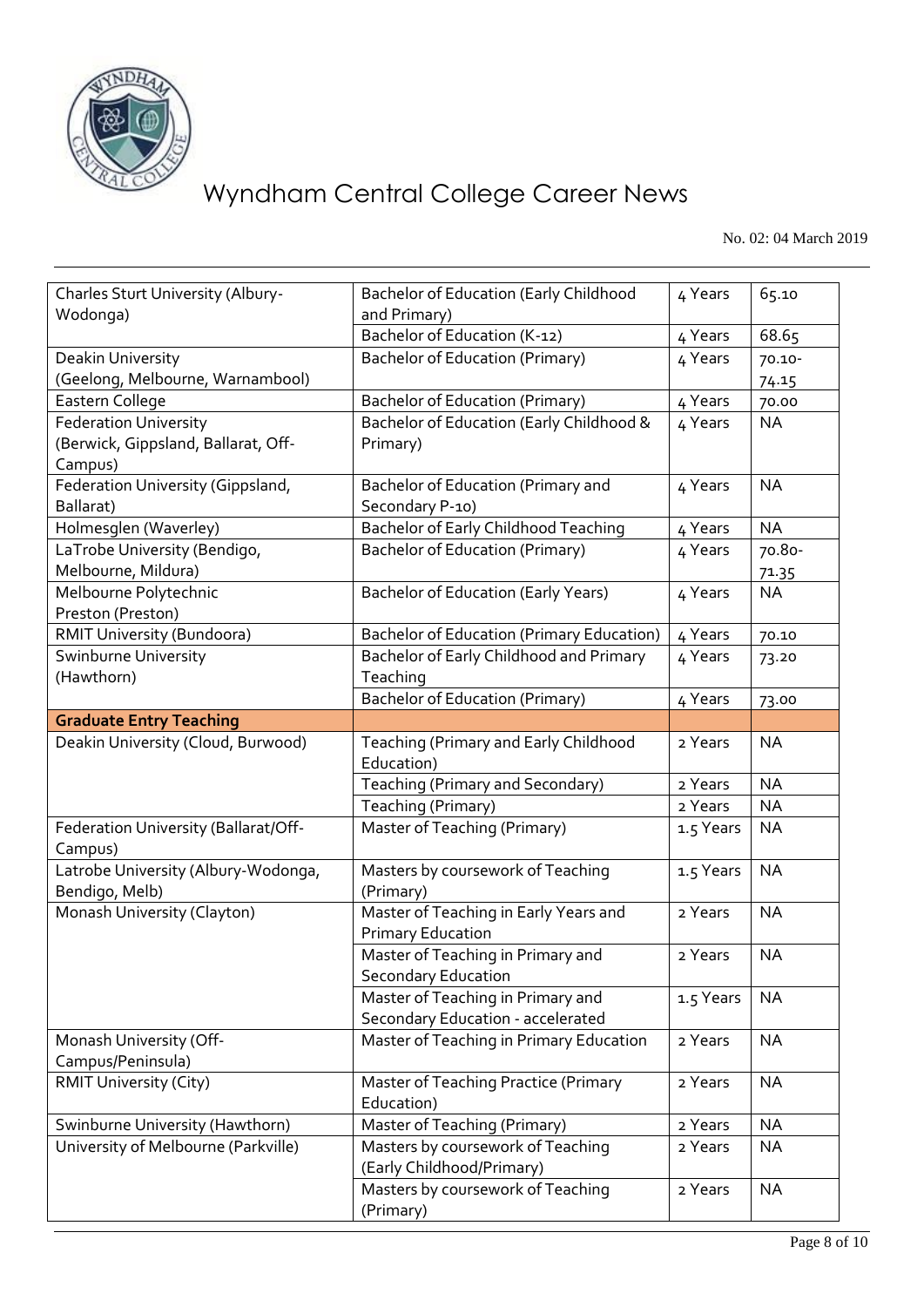

No. 02: 04 March 2019

Victoria University (Footscray Park) | Master of Teaching (Primary Education) | 1.5 Years | NA Note:

\* Length of study period is based on minimum duration with a full time study load. Part-time options may also be available.

\* NA – Not applicable or less of 5 offers previously made. However, V.C.E English and Maths may be required. Some institutions also require further admission testing on literacy and numeracy and a pretraining interview.

\* ATAR is based on lowest selection rank with adjustment factors.

\* As subjects and course structures can vary between institutions, it is necessary to contact your chosen institution for further information.

## **Career Profile**

**Name**: Samantha Cannizzaro

**Current Position**: Contracted Relief Teacher at St Simons Primary School

### **Can you tell us where you studied, how long your course duration was and where you undertook your work placement to become qualified as a teacher?**

I studied at Deakin University for both my Bachelor of Arts and Masters of Teaching qualifications. The Bachelor of Arts is a 3 year course which enables you to major or minor in a variety of different fields. I double majored in Media/Communications and Dance. I then went on to complete my Masters of Teaching, a 2-year course, majoring in Secondary education and leadership. Throughout my studies I completed 2 major placements at Hallam Senior College and St Francis Xavier College allowing me to graduate in 2016.

**Whilst you were studying at secondary school, did you know teaching is what you wanted to get into?**

Teaching had always been a career I was interested in but it wasn't until I went to University and began my Bachelor of Arts that I decided it was the course my life would take. I hadn't planned to follow up my Bachelor with a teaching degree but knew that enrolling in the Bachelor of Arts course would provide a lot of flexibility and options for further study

### **What do you love about your job?**

I currently work in relief work which I thoroughly enjoy due to its flexible nature and rewarding conditions. I find it exciting entering a new classroom each day and working with an array of people. I love working in the Primary school sector also which was not something I anticipated having studied towards working in Secondary schools, but I always feel appreciated for the work that I do.

### **What personal requirements would you say are necessary in your position?**